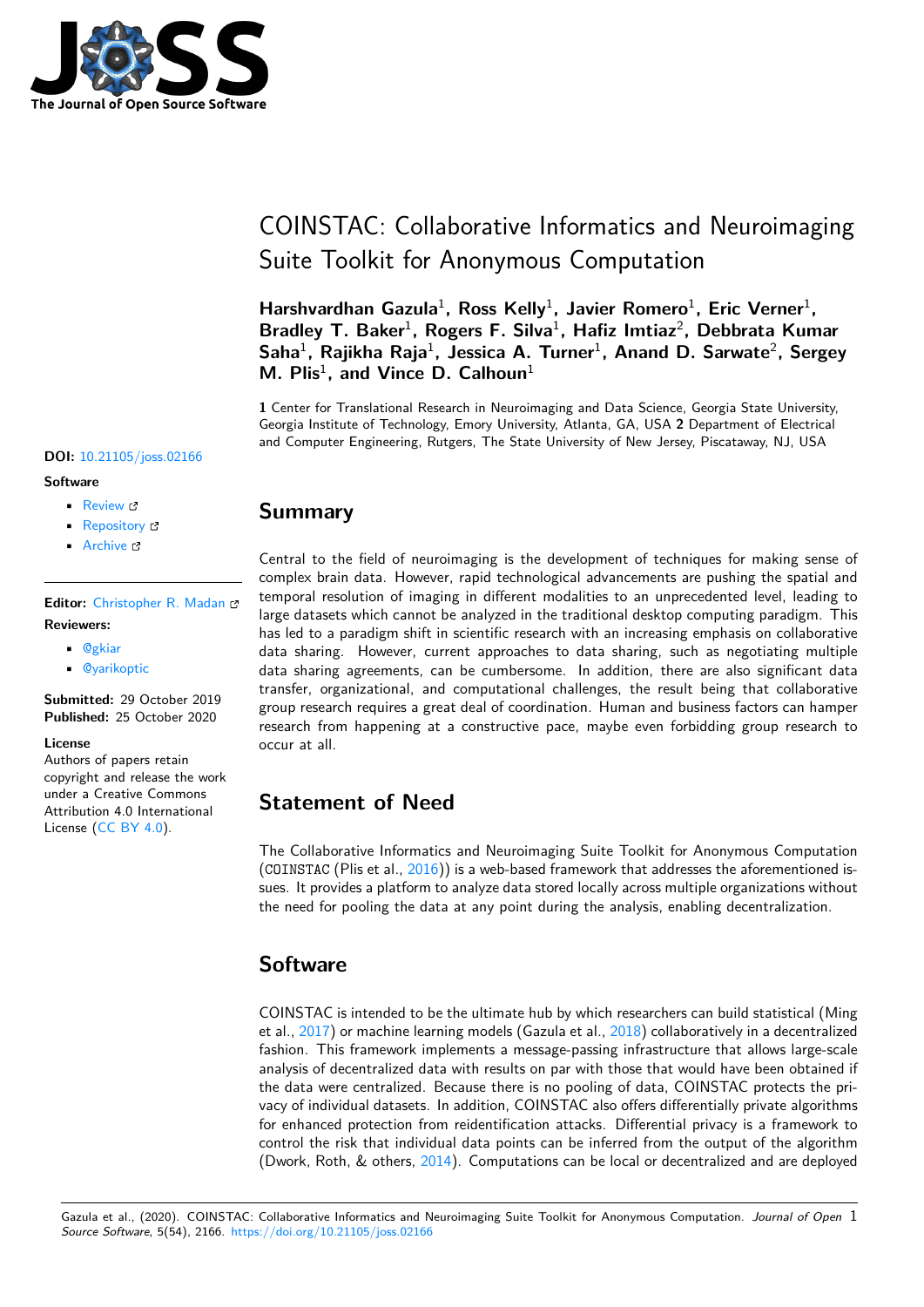

using a containerized model. COINSTAC simulator, a simulation environment for algorithm developers to build COINSTAC computations, is also available. After developers ensure compatibility of their computations with COINSTAC through the simulator, these computations can then be made available within the COINSTAC platform.



**Figure 1:** A graphical representation of decentralization in COINSTAC

## **Related Work**

In the past, data-specific collaborative efforts have included either aggregating the data via a centralized data sharing repository or sharing data via agreement-based collaborations. Frameworks such as ENIGMA (Thompson et al.,  $2014$ ) to some extent bypass the need for data agreements by performing a centrally coordinated analysis at each local site. Another framework called ViPAR (Carter et al., 2016) tries to go one step further by completely isolating the data at the local site but only pooling it via transfer to perform automated statistical analyses. However, the heterogeneity among the loca[l ana](#page-3-3)lyses caused by adopting various data collection mechanisms or preprocessing methods can lead to inaccurate meta-analysis findings. Other tools such as CBRAIN ([Sherif](#page-3-4) et al., 2014), Loris (Das, Zijdenbos, Vins, Harlap, & Evans, 2012), XNAT (Herrick et al., 2016), and OpenNeuro (Gorgolewski, Esteban, Schaefer, Wandell, & Poldrack, 2017) exist, but a more detailed comparison is not provided herein, as COINSTAC is, to our knowledge, the first application platform enabling decentralized analysis of brain imaging data.

### **Features**

COINSTAC removes the barriers to collaborative analysis by: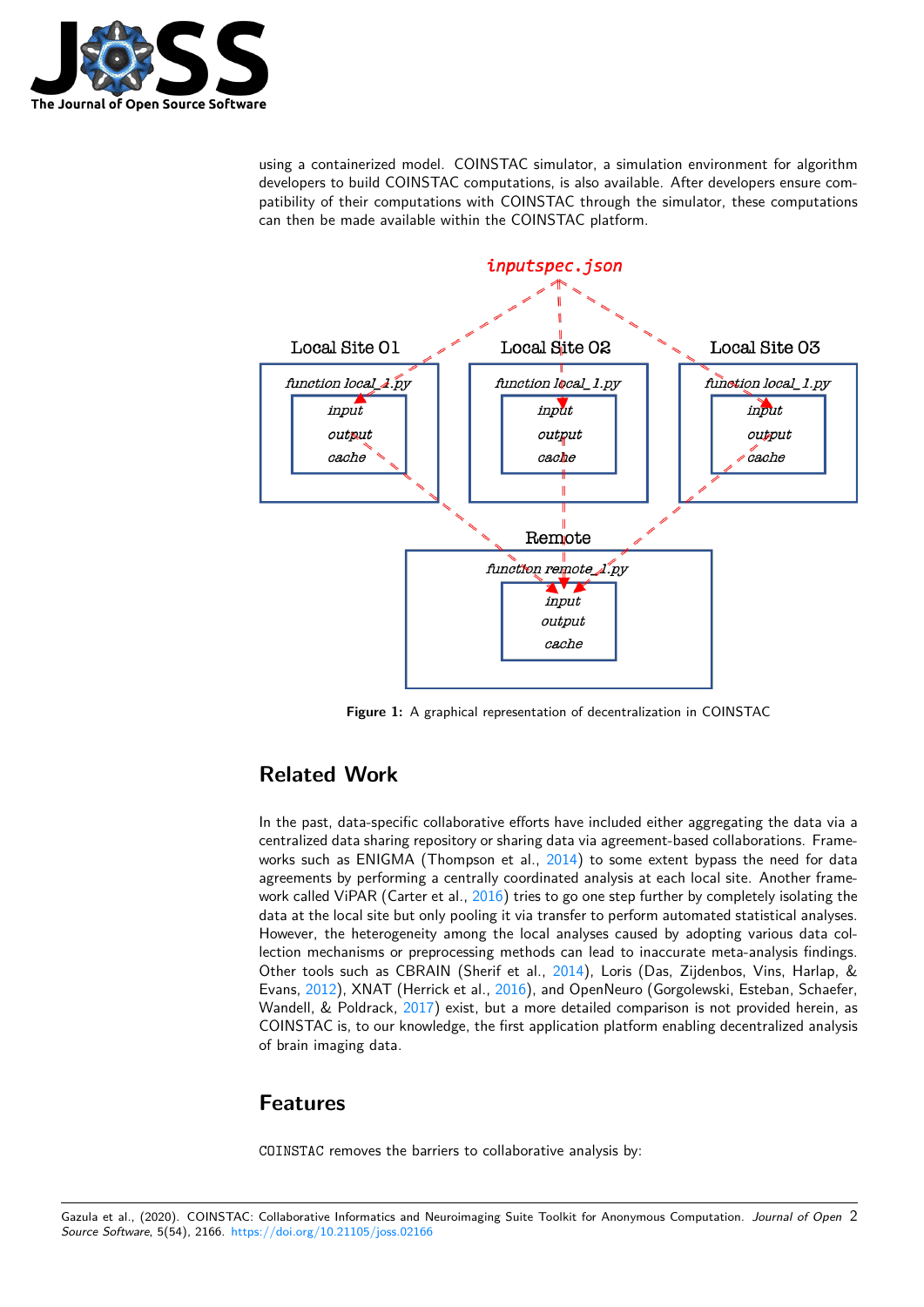

- 1. Decentralizing analyses and computation.
- Analysis pipelines only interact with site data on their own computers. Aggregate derived data, such as model weights, from each user may be sent to a central compute node, but never raw data. Over a dozen local and decentralized computations/algorithms have been developed already, with more coming.
- A central compute node performs a complimentary component of the group analysis by coordinating between the various data nodes participating in a consortium. This node may trigger adjusted computations on user machines to improve a model.
- 2. Not synchronizing full datasets. Instead, synchronizing only aggregate-level analysis metrics (e.g., the gradients of a machine learning algorithm)
- As previously discussed, central compute nodes aggregate these metrics and help the user draw conclusions from the contributors.
- Because machine learning algorithms can be designed to model outcomes via artifacts of analysis pipelines, COINSTAC keeps data safely and conveniently on site computers.
- 3. Applying differential privacy strategies to further enhance anonymization of private data while still permitting collaboration.
- To protect against malicious embedded attacks inside computations, all computations made available in COINSTAC are manually vetted.

## **Example Usage**

In a recent study (Gazula et al., 2019), the Global Imaging Genetics of Adolescents consortium performed a decentralized voxel-based morphometry analysis of structural magnetic resonance imaging data across two sites to examine the structural changes in the brain related to age, body mass index, and smoking. The code used for the analysis (Gazula, 2020a) and sample data (Gazula, 2020b) are publi[cly av](#page-3-5)ailable on GitHub.

## **Commun[ity G](#page-3-6)uidelines**

We encourage collaboration from the community, including creating a computation to run in COINSTAC, conducting a study using COINSTAC, or contributing to our open-source code base.

## **Acknowledgements**

This work was funded by the National Institutes of Health (grant numbers: R01EB005846, 1R01DA040487, P20GM103472/5P20RR021938) and the National Science Foundation (grant numbers: 1539067 and 1631819). In addition, the authors would like to acknowledge the contributions of Jing Ming, Sandeep R. Panta, Eswar Damaraju, Anees Abrol, Torran Kahleck, Dylan Wood, Chris Dieringer, Drew Landis, Cory Reed, and many other unnamed personnel over the years who contributed to the development of COINSTAC.